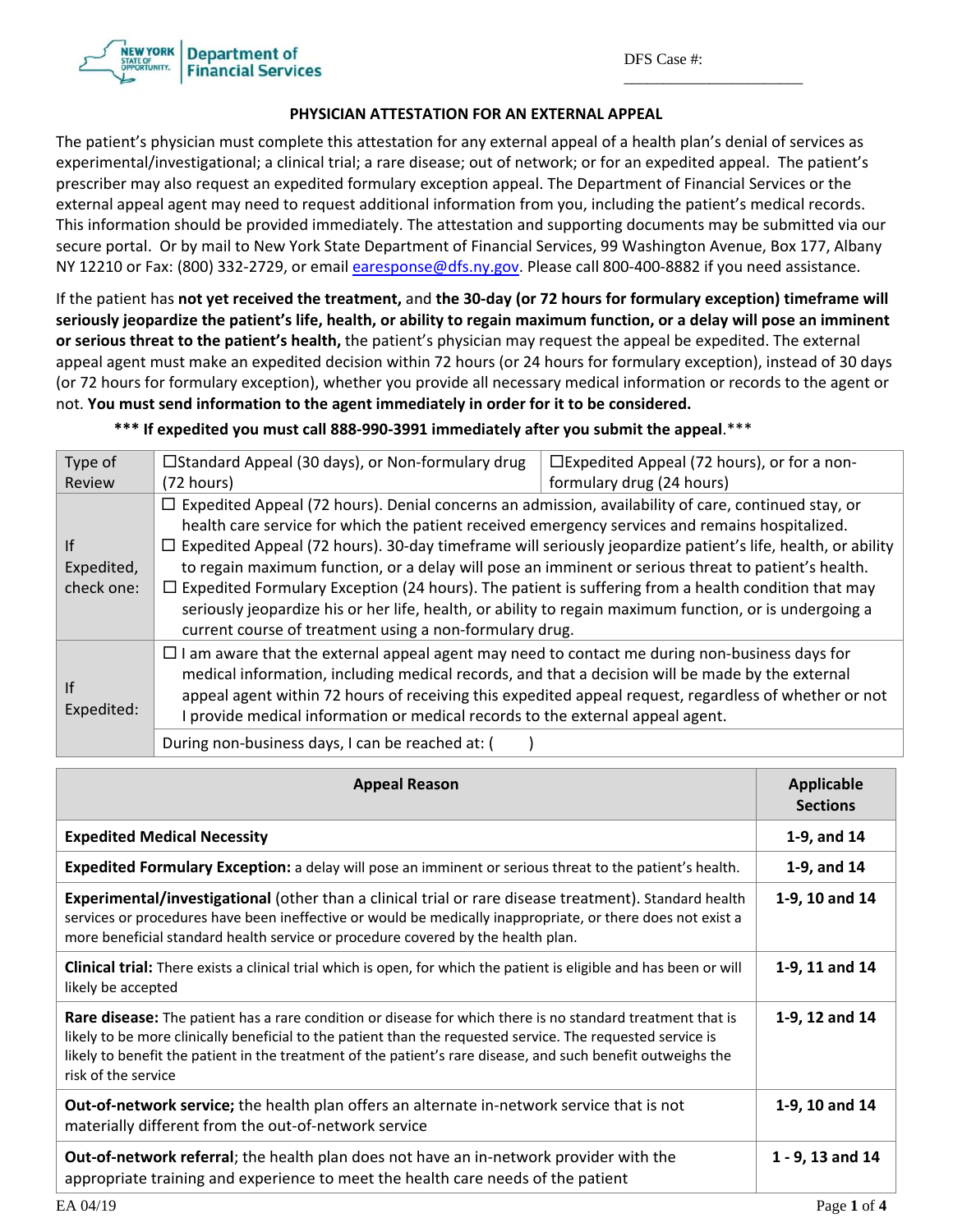

\_\_\_\_\_\_\_\_\_\_\_\_\_\_\_\_\_\_\_\_\_\_\_

|                                                                                                                                                                                                                                                                                                                                                                                                                                                                                                                                                      | 1. Name of Physician (or Prescriber) completing<br>this form:                                                                                                                                                                                             |                                                                                                                |                |               |           |  |  |  |
|------------------------------------------------------------------------------------------------------------------------------------------------------------------------------------------------------------------------------------------------------------------------------------------------------------------------------------------------------------------------------------------------------------------------------------------------------------------------------------------------------------------------------------------------------|-----------------------------------------------------------------------------------------------------------------------------------------------------------------------------------------------------------------------------------------------------------|----------------------------------------------------------------------------------------------------------------|----------------|---------------|-----------|--|--|--|
| To appeal an experimental/investigational, clinical trial, out-of-network service, or out-of-network referral denial, the<br>physician must be licensed and board-certified or board-eligible and qualified to practice in the area of practice<br>appropriate to treat the patient. For a rare disease appeal, a physician must meet the above requirements but may<br>not be the patient's treating physician.                                                                                                                                     |                                                                                                                                                                                                                                                           |                                                                                                                |                |               |           |  |  |  |
| 2. Physician Street Address:                                                                                                                                                                                                                                                                                                                                                                                                                                                                                                                         |                                                                                                                                                                                                                                                           |                                                                                                                |                |               |           |  |  |  |
| Physician City, State, Zip:                                                                                                                                                                                                                                                                                                                                                                                                                                                                                                                          |                                                                                                                                                                                                                                                           |                                                                                                                |                |               |           |  |  |  |
| 3. Contact Person:                                                                                                                                                                                                                                                                                                                                                                                                                                                                                                                                   |                                                                                                                                                                                                                                                           |                                                                                                                |                |               |           |  |  |  |
| 4. Contact Phone Number:                                                                                                                                                                                                                                                                                                                                                                                                                                                                                                                             |                                                                                                                                                                                                                                                           |                                                                                                                |                |               | Fax $#$ : |  |  |  |
| 5. Contact Email (if e-mail is preferred):                                                                                                                                                                                                                                                                                                                                                                                                                                                                                                           |                                                                                                                                                                                                                                                           |                                                                                                                |                |               |           |  |  |  |
| 6. Name of Patient:                                                                                                                                                                                                                                                                                                                                                                                                                                                                                                                                  |                                                                                                                                                                                                                                                           |                                                                                                                |                |               |           |  |  |  |
| 7. Patient Street Address:                                                                                                                                                                                                                                                                                                                                                                                                                                                                                                                           |                                                                                                                                                                                                                                                           |                                                                                                                |                |               |           |  |  |  |
| Patient City, State, Zip:                                                                                                                                                                                                                                                                                                                                                                                                                                                                                                                            |                                                                                                                                                                                                                                                           |                                                                                                                |                |               |           |  |  |  |
| 8. Patient Phone Number:                                                                                                                                                                                                                                                                                                                                                                                                                                                                                                                             |                                                                                                                                                                                                                                                           |                                                                                                                | $\overline{ }$ | $\mathcal{E}$ |           |  |  |  |
| 9. Patient Health Plan Name and ID Number:                                                                                                                                                                                                                                                                                                                                                                                                                                                                                                           |                                                                                                                                                                                                                                                           |                                                                                                                |                |               |           |  |  |  |
| 10. Experimental/Investigational or Out-of-Network Service Denial                                                                                                                                                                                                                                                                                                                                                                                                                                                                                    |                                                                                                                                                                                                                                                           |                                                                                                                |                |               |           |  |  |  |
| a. For an Experimental/Investigational Denial - As the patient's physician I attest that (select one without altering):                                                                                                                                                                                                                                                                                                                                                                                                                              |                                                                                                                                                                                                                                                           |                                                                                                                |                |               |           |  |  |  |
|                                                                                                                                                                                                                                                                                                                                                                                                                                                                                                                                                      | $\Box$ Standard health services or procedures have been ineffective or would be medically inappropriate.                                                                                                                                                  |                                                                                                                |                |               |           |  |  |  |
| <b>OR</b>                                                                                                                                                                                                                                                                                                                                                                                                                                                                                                                                            |                                                                                                                                                                                                                                                           | $\Box$ There does not exist a more beneficial standard health service or procedure covered by the health plan. |                |               |           |  |  |  |
| <b>AND</b>                                                                                                                                                                                                                                                                                                                                                                                                                                                                                                                                           | $\Box$ I recommended a health service or pharmaceutical product that, based on the documents of medical and<br>scientific evidence outlined in c and d below, is likely to be more beneficial to the patient than any<br>covered standard health service. |                                                                                                                |                |               |           |  |  |  |
| For an Out-of-Network Service Denial<br>b.                                                                                                                                                                                                                                                                                                                                                                                                                                                                                                           |                                                                                                                                                                                                                                                           |                                                                                                                |                |               |           |  |  |  |
| $\Box$ As the patient's physician, I attest that the following out-of-network health service (identify service) is materially<br>different from the alternate in-network health service recommended by the health plan and (based on the<br>following two documents of medical and scientific evidence) is likely to be more clinically beneficial than the<br>alternate in-network health service and the adverse risk of the requested health service would likely not be<br>substantially increased over the alternate in-network health service. |                                                                                                                                                                                                                                                           |                                                                                                                |                |               |           |  |  |  |
|                                                                                                                                                                                                                                                                                                                                                                                                                                                                                                                                                      | <b>Identify service:</b>                                                                                                                                                                                                                                  |                                                                                                                |                |               |           |  |  |  |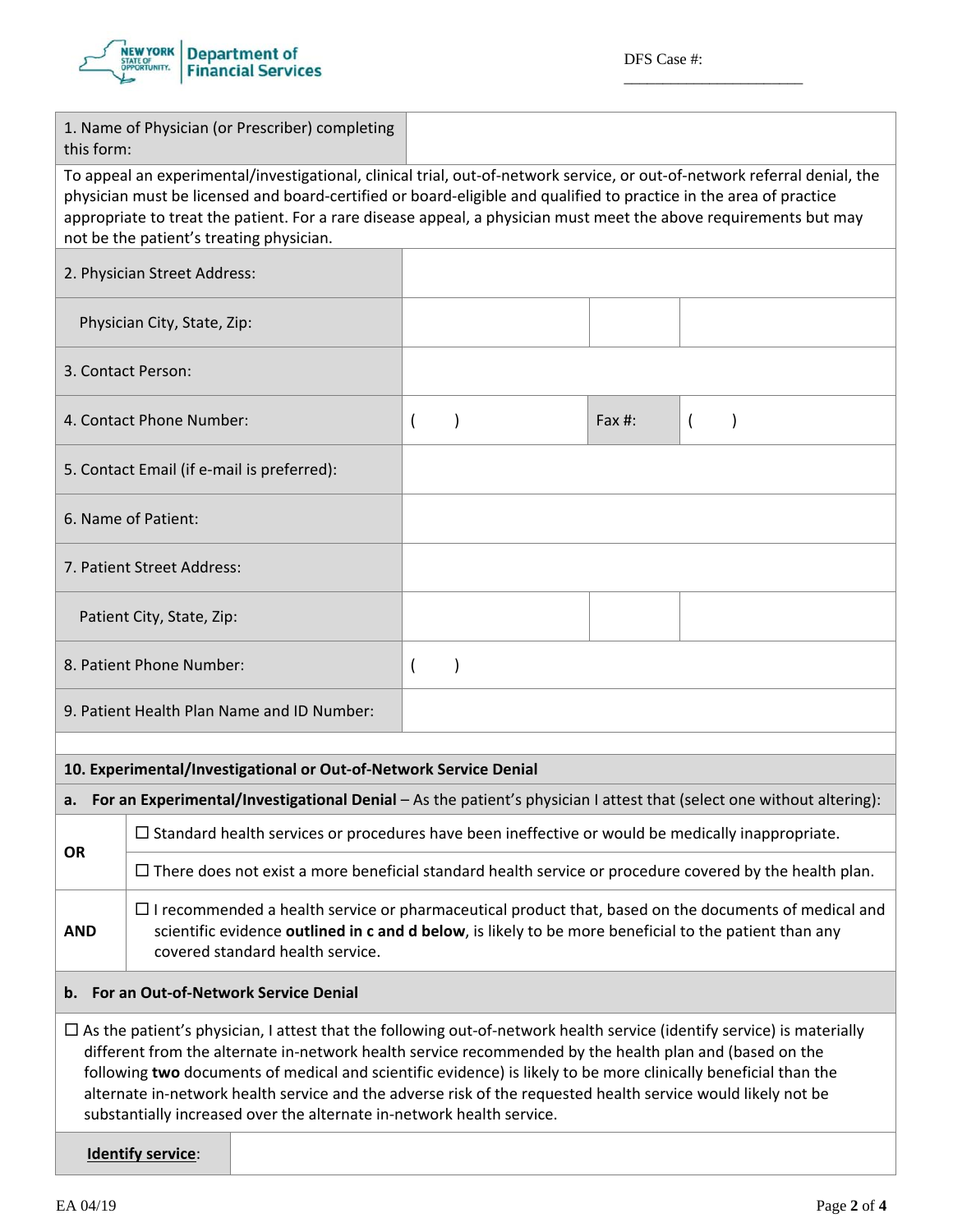

\_\_\_\_\_\_\_\_\_\_\_\_\_\_\_\_\_\_\_\_\_\_\_

| c. List and attach the documents relied upon and attach a copy of the documents:                                                                                                                                                                                                                                               |                                                                                                                                                                                                                                                                                                                                                                                                                                                                                                                                                                                                                |  |                      |  |       |                                          |  |  |
|--------------------------------------------------------------------------------------------------------------------------------------------------------------------------------------------------------------------------------------------------------------------------------------------------------------------------------|----------------------------------------------------------------------------------------------------------------------------------------------------------------------------------------------------------------------------------------------------------------------------------------------------------------------------------------------------------------------------------------------------------------------------------------------------------------------------------------------------------------------------------------------------------------------------------------------------------------|--|----------------------|--|-------|------------------------------------------|--|--|
| Document #1 Title:                                                                                                                                                                                                                                                                                                             |                                                                                                                                                                                                                                                                                                                                                                                                                                                                                                                                                                                                                |  |                      |  |       |                                          |  |  |
|                                                                                                                                                                                                                                                                                                                                | <b>Publication Name:</b>                                                                                                                                                                                                                                                                                                                                                                                                                                                                                                                                                                                       |  | <b>Issue Number:</b> |  | Date: |                                          |  |  |
| Document #2 Title:                                                                                                                                                                                                                                                                                                             |                                                                                                                                                                                                                                                                                                                                                                                                                                                                                                                                                                                                                |  |                      |  |       |                                          |  |  |
|                                                                                                                                                                                                                                                                                                                                | <b>Issue Number:</b><br><b>Publication Name</b><br>Date:                                                                                                                                                                                                                                                                                                                                                                                                                                                                                                                                                       |  |                      |  |       |                                          |  |  |
|                                                                                                                                                                                                                                                                                                                                | d. Supporting Documents                                                                                                                                                                                                                                                                                                                                                                                                                                                                                                                                                                                        |  |                      |  |       |                                          |  |  |
| The medical and scientific evidence listed above meets one of the following criteria (Note: peer-<br>Check the<br>reviewed literature does not include publications or supplements sponsored to a significant extent<br>applicable<br>by a pharmaceutical manufacturing company or medical device manufacturer.)<br>documents: |                                                                                                                                                                                                                                                                                                                                                                                                                                                                                                                                                                                                                |  |                      |  |       |                                          |  |  |
| $\Box$                                                                                                                                                                                                                                                                                                                         | Peer-reviewed medical literature, including literature relating to therapies reviewed and<br>approved by a qualified institutional review board, biomedical compendia and other medical<br>$\Box$ Document #1<br>literature that meet the criteria of the National Institute of Health's National Library of<br>$\Box$ Document #2<br>Medicine for indexing in Index Medicus, Excerpta Medicus, Medline and MEDLARS database<br>Health Services Technology Assessment Research;                                                                                                                                |  |                      |  |       |                                          |  |  |
| $\Box$                                                                                                                                                                                                                                                                                                                         | Peer-reviewed scientific studies published in, or accepted for publication by, medical journals<br>$\Box$ Document #1<br>that meet nationally recognized requirements for scientific manuscripts and that submit most<br>$\Box$ Document #2<br>of their published articles for review by experts who are not part of the editorial staff;                                                                                                                                                                                                                                                                      |  |                      |  |       |                                          |  |  |
| $\Box$                                                                                                                                                                                                                                                                                                                         | $\Box$ Document #1<br>Peer-reviewed abstracts accepted for presentation at major medical association meetings;<br>$\Box$ Document #2                                                                                                                                                                                                                                                                                                                                                                                                                                                                           |  |                      |  |       |                                          |  |  |
| $\Box$                                                                                                                                                                                                                                                                                                                         | Medical journals recognized by the Secretary of Health and Human Services, under Section<br>$\Box$ Document #1<br>1861(t)(2) of the federal Social Security Act;<br>$\Box$ Document #2                                                                                                                                                                                                                                                                                                                                                                                                                         |  |                      |  |       |                                          |  |  |
| $\Box$                                                                                                                                                                                                                                                                                                                         | The following standard reference compendia: (i) the American Hospital Formulary Service<br>Drug Information; (ii) the National Comprehensive Cancer Network's Drugs and Biological<br>Compendium; (iii) the American Dental Association Accepted Dental Therapeutics; (iv)<br>Thomson Micromedex DrugDex; or (v) Elsevier Gold Standard's Clinical Pharmacology; or<br>other compendia as identified by the Secretary of Health and Human Services or the Centers<br>for Medicare & Medicaid Services; or recommended by review article or editorial comment in<br>a major peer reviewed professional journal; |  |                      |  |       | $\Box$ Document #1<br>$\Box$ Document #2 |  |  |
| $\Box$                                                                                                                                                                                                                                                                                                                         | Findings, studies, or research conducted by or under the auspices of federal government<br>agencies and nationally recognized federal research institutes including the federal Agency<br>for Health Care Policy and Research, National Institutes of Health, National Cancer Institute,<br>National Academy of Sciences, Health Care Financing Administration, Congressional Office of<br>Technology Assessment, and any national board recognized by the National Institutes of<br>Health for the purpose of evaluating the medical value of health services.                                                |  |                      |  |       | $\Box$ Document #1<br>$\Box$ Document #2 |  |  |